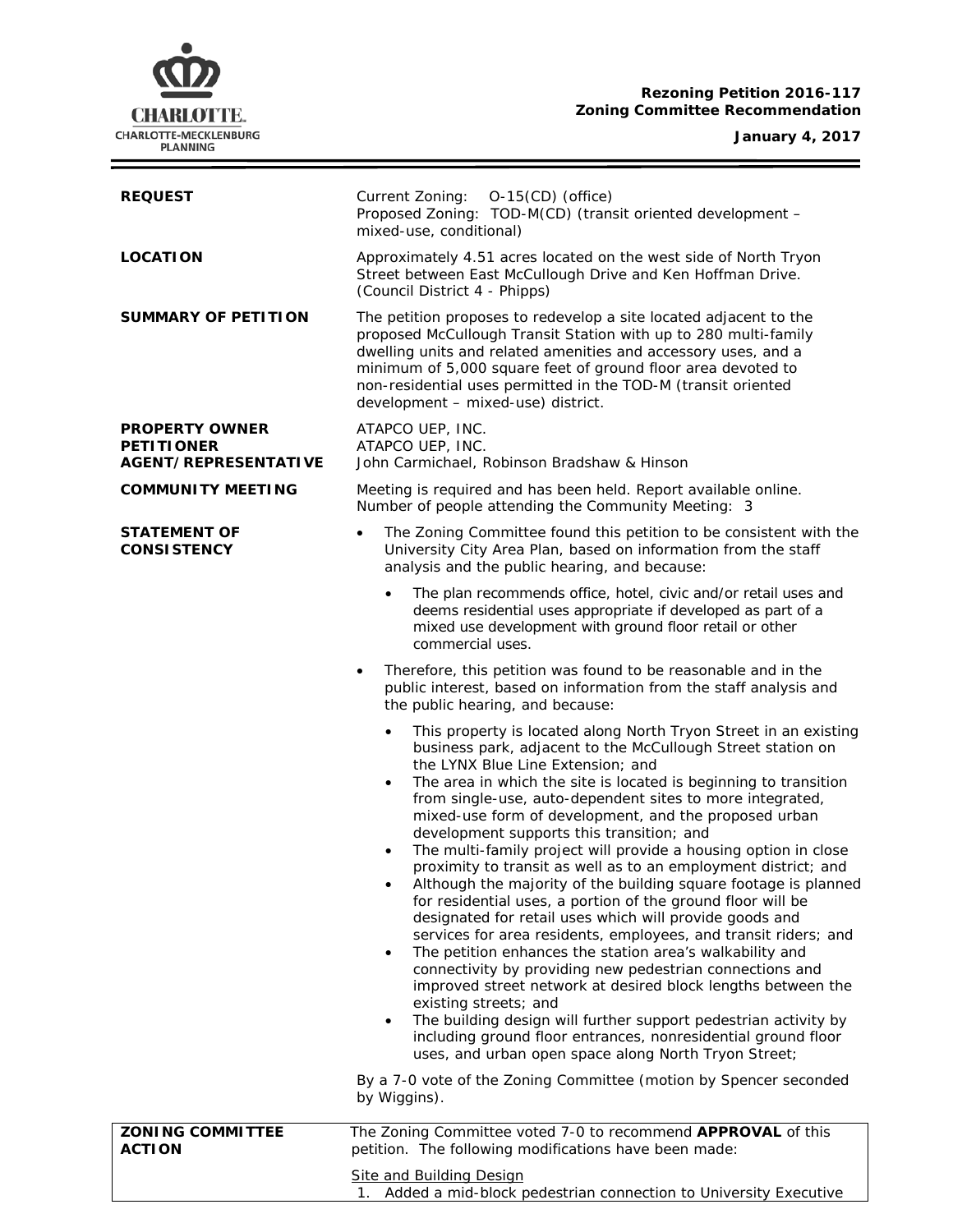|    | Park Drive from North Tryon Street, and provided direct<br>connections to the sidewalk for ground floor units, where feasible,<br>as recommended in the adopted area plan.<br>2. Amended the building entrance reflected on the East elevation<br>(Sheet A3.01) to make the entrance more prominent and include<br>doors and windows to make it appear to be a primary<br>entrance. This includes articulation that is evident in the<br>architecture of upper floors. Ground floor unit entrances on the<br>South elevation (sheet A3.01) are primary entrances, not<br>secondary entrances, with sconces, stoops and other front door<br>design features. The Southern façade (Sheet A3.04) reflects<br>ground floor entrances to the pedestrian connection. |
|----|----------------------------------------------------------------------------------------------------------------------------------------------------------------------------------------------------------------------------------------------------------------------------------------------------------------------------------------------------------------------------------------------------------------------------------------------------------------------------------------------------------------------------------------------------------------------------------------------------------------------------------------------------------------------------------------------------------------------------------------------------------------|
|    | 3. Amended the West elevation (Sheet A3.01) to add a note<br>specifying that the height of the brick wall to the ground floor<br>window should be no more than five feet above sidewalk grade.                                                                                                                                                                                                                                                                                                                                                                                                                                                                                                                                                                 |
|    | 4. Amended the West elevation (Sheet A3.01) to provide ground floor<br>entrances for ground floor units, with direct connections to the<br>sidewalk/entrances per the adopted area plan, more detailing, as<br>well as a connection from the unit to the sidewalk.                                                                                                                                                                                                                                                                                                                                                                                                                                                                                             |
| 5. | Amended the North elevation (Sheet A3.01) to reflect ground floor<br>commercial spaces that are a minimum of 14 feet in height and 20<br>feet in depth.                                                                                                                                                                                                                                                                                                                                                                                                                                                                                                                                                                                                        |
|    | 6. Reflected an entrance on the Eastern façade as was reflected on<br>the East elevation, and showed how the entrance is connected to<br>the sidewalk.                                                                                                                                                                                                                                                                                                                                                                                                                                                                                                                                                                                                         |
|    | 7. Amended Sheet RZ-1 to make the existing entrance along North<br>Tryon Street more prominent.                                                                                                                                                                                                                                                                                                                                                                                                                                                                                                                                                                                                                                                                |
| 8. | Amended the "Zoning Code Summary" "Proposed Building Height"<br>to indicate a maximum of five stories and 62 feet.                                                                                                                                                                                                                                                                                                                                                                                                                                                                                                                                                                                                                                             |
| 9. | Added Note 4G under "Architectural and Design Standards" as<br>follows: "Ground floor entrances into individual multi-family<br>dwelling units shall be provided in those locations that are<br>depicted on the rezoning plan."                                                                                                                                                                                                                                                                                                                                                                                                                                                                                                                                |
|    | 10. Added Note 4H under "Architectural and Design Standards" as<br>follows: "Those portions of the ground floor of the building<br>designated on the rezoning plan as Nonresidential A and<br>Nonresidential B shall have a minimum floor to floor height of 14<br>feet and a minimum depth of 20 feet."                                                                                                                                                                                                                                                                                                                                                                                                                                                       |
|    | <b>Transportation</b>                                                                                                                                                                                                                                                                                                                                                                                                                                                                                                                                                                                                                                                                                                                                          |
|    | 11. Revised Note 3H under "Transportation" to add the following<br>conditional note: "Petitioner will work with the owner of the<br>adjacent parcel of land designated as tax parcel 04721119A to<br>permanently close the existing access drive into tax parcel<br>04721119A from the site, and to relocate such access drive so that<br>it aligns with the northern entrance into the parking deck to be<br>constructed on the site as generally depicted on the rezoning<br>plan."                                                                                                                                                                                                                                                                          |
|    | 12. Revised the site plan to add Note 3G under "Transportation" as<br>follows: "If requested by CDOT, petitioner shall install, through<br>striping, a pedestrian crossing across University Executive Park<br>Drive in a location along the site's frontage on University Executive<br>Park Drive. The exact location of the pedestrian crossing shall be<br>determined during the permitting process. Petitioner shall install<br>an accessible ramp on the site side of the pedestrian crossing that<br>aligns with the pedestrian crossing. Petitioner's obligation to<br>install a pedestrian crossing shall be subject to petitioner's ability<br>to obtain all approvals and permits required to install the<br>pedestrian crossing."                   |
|    | 13. Amended Note 5b under "Streetscape/Landscaping and<br>Screening/Urban Open Space" to state that any planters must be<br>located a minimum of eight feet from the building edge so as to                                                                                                                                                                                                                                                                                                                                                                                                                                                                                                                                                                    |
|    | establish a minimum eight-foot wide clear area.<br>14. Amended Note 3E under "Transportation" to re-label "private<br>street" as "private street/drive."                                                                                                                                                                                                                                                                                                                                                                                                                                                                                                                                                                                                       |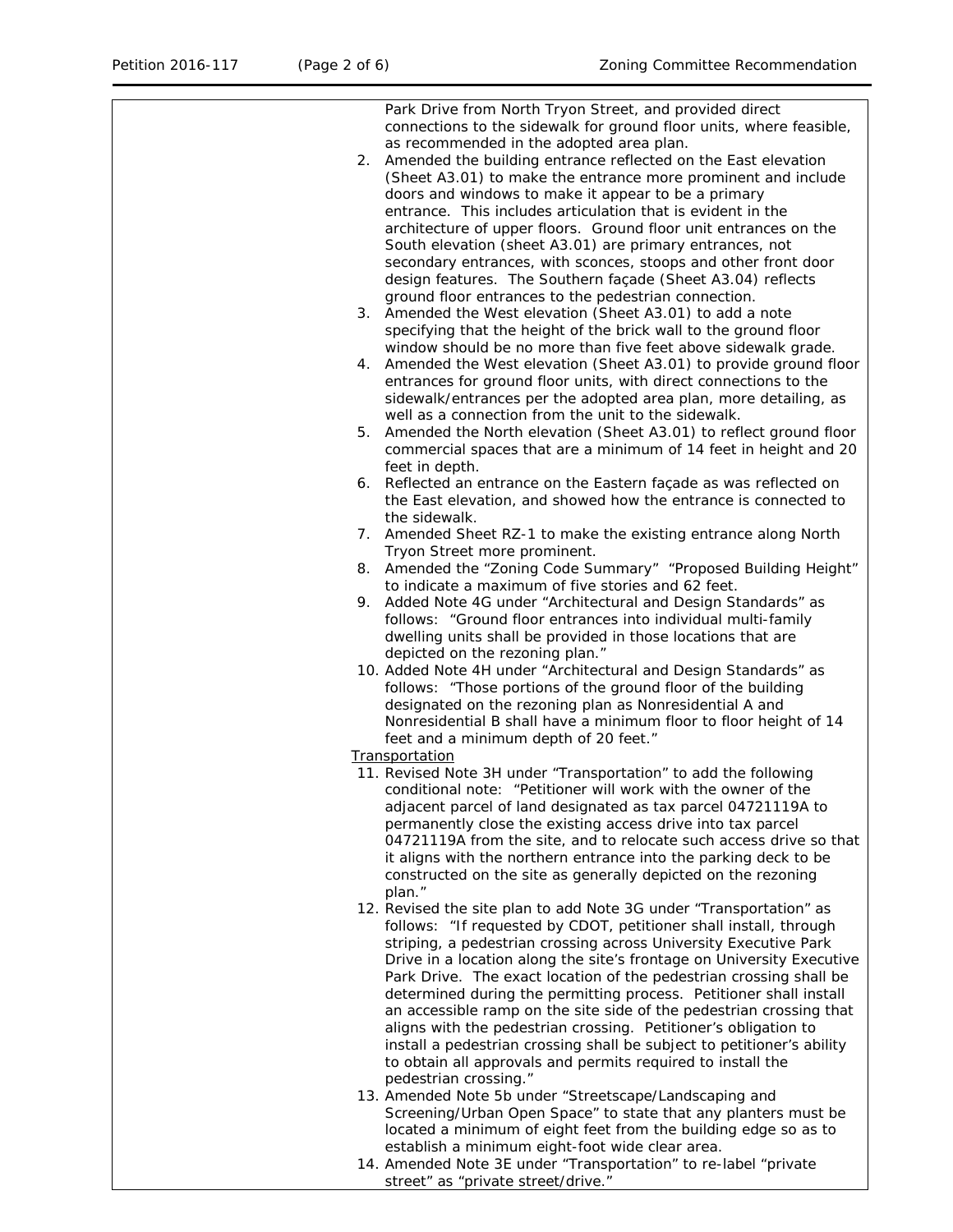|                                              | Environment                                                                                                                                                                                                                                                                                                                                                                                                                                                                                                  | 15. Staff has rescinded the request to show the 15 percent tree save<br>area on the site plan and all trees within the right-of-way as being |  |  |
|----------------------------------------------|--------------------------------------------------------------------------------------------------------------------------------------------------------------------------------------------------------------------------------------------------------------------------------------------------------------------------------------------------------------------------------------------------------------------------------------------------------------------------------------------------------------|----------------------------------------------------------------------------------------------------------------------------------------------|--|--|
|                                              | protected as the petition is exempt from the tree save requirement<br>due to location in a transit station area.                                                                                                                                                                                                                                                                                                                                                                                             |                                                                                                                                              |  |  |
|                                              | 16. Added Note 6A under "Environmental Features" as<br>follows: "Development of the site shall comply with the Charlotte<br>City Council approved and adopted Post Construction Controls<br>Ordinance."<br>17. Added Note 6B under "Environmental Features" as<br>follows: "Pursuant to Section 21-94 of the City of Charlotte Tree<br>Ordinance, the site is exempt from the tree save area requirement<br>of the City of Charlotte Tree Ordinance since the site is located in a<br>transit station area." |                                                                                                                                              |  |  |
|                                              |                                                                                                                                                                                                                                                                                                                                                                                                                                                                                                              |                                                                                                                                              |  |  |
| <b>VOTE</b>                                  | Motion/Second:<br>Yeas:                                                                                                                                                                                                                                                                                                                                                                                                                                                                                      | Majeed / Wiggins<br>Eschert, Labovitz, Lathrop, Majeed, Spencer,<br>Watkins and Wiggins                                                      |  |  |
|                                              | Nays:<br>Absent:<br>Recused:                                                                                                                                                                                                                                                                                                                                                                                                                                                                                 | <b>None</b><br>None<br><b>None</b>                                                                                                           |  |  |
| <b>ZONING COMMITTEE</b><br><b>DISCUSSION</b> | Staff reviewed the petition and indicted that all outstanding issues had<br>been resolved. Staff noted that this petition is consistent with the<br>University City Area Plan. There was no further discussion.                                                                                                                                                                                                                                                                                              |                                                                                                                                              |  |  |
| <b>STAFF OPINION</b>                         | Staff agrees with the recommendation of the Zoning Committee.                                                                                                                                                                                                                                                                                                                                                                                                                                                |                                                                                                                                              |  |  |

# **FINAL STAFF ANALYSIS**

#### **(Pre-Hearing Analysis online at [www.rezoning.org\)](http://www.rezoning.org/)**

### **PLANNING STAFF REVIEW**

#### • **Proposed Request Details**

- The site plan accompanying this petition contains the following provisions:
- Construction of a maximum of 280 multi-family dwelling units with incidental and accessory uses, and a minimum of 5,000 square feet of nonresidential uses allowed in the TOD-M (transit oriented development – mixed-use) district will be located on the ground floor of the building. The amount of gross floor area devoted to nonresidential uses may exceed 5,000 square feet.
- A minimum of 2,000 square feet of the gross floor area located on the ground floor of the building shall be devoted to uses accessory to the multi-family residential use such as a fitness center or a resident's lounge.
- Maximum building height is limited to five stores and 62 feet.
- The floor to floor height of the first floor of the building will be approximately one foot taller than the floor to floor height of the other floors.
- Three building entrances are provided on North Tryon Street.
- Building elevations reflecting all four sides of the building, in addition to 3D views from various corners and frontages, have been provided.
- The brick wall located on the West elevation will be limited to no more than five feet above sidewalk grade.
- Vehicular access to the building is provided via a private street/drive connecting North Tryon Street and University Executive Park Drive, and an additional driveway off University Executive Park Drive.
- Petitioner shall dedicate and convey to the City 41.5 feet of right-of-way from the existing centerline of University Executive Park Drive prior to the issuance of a certificate of occupancy for the new building.
- Half of University Executive Park Drive will be comprised of a 12-foot travel lane, a six-foot bike lane and on-street parking spaces, and will be constructed by the petitioner prior to the issuance of a certificate of occupancy for the new building.
- A minimum eight-foot wide sidewalk will be provided along the site's frontage on University Executive Park Drive.
- A minimum 10-foot wide multi-use path will be installed along the southern boundary of the site that provides a pedestrian connection from North Tryon Street to University Executive Park Drive.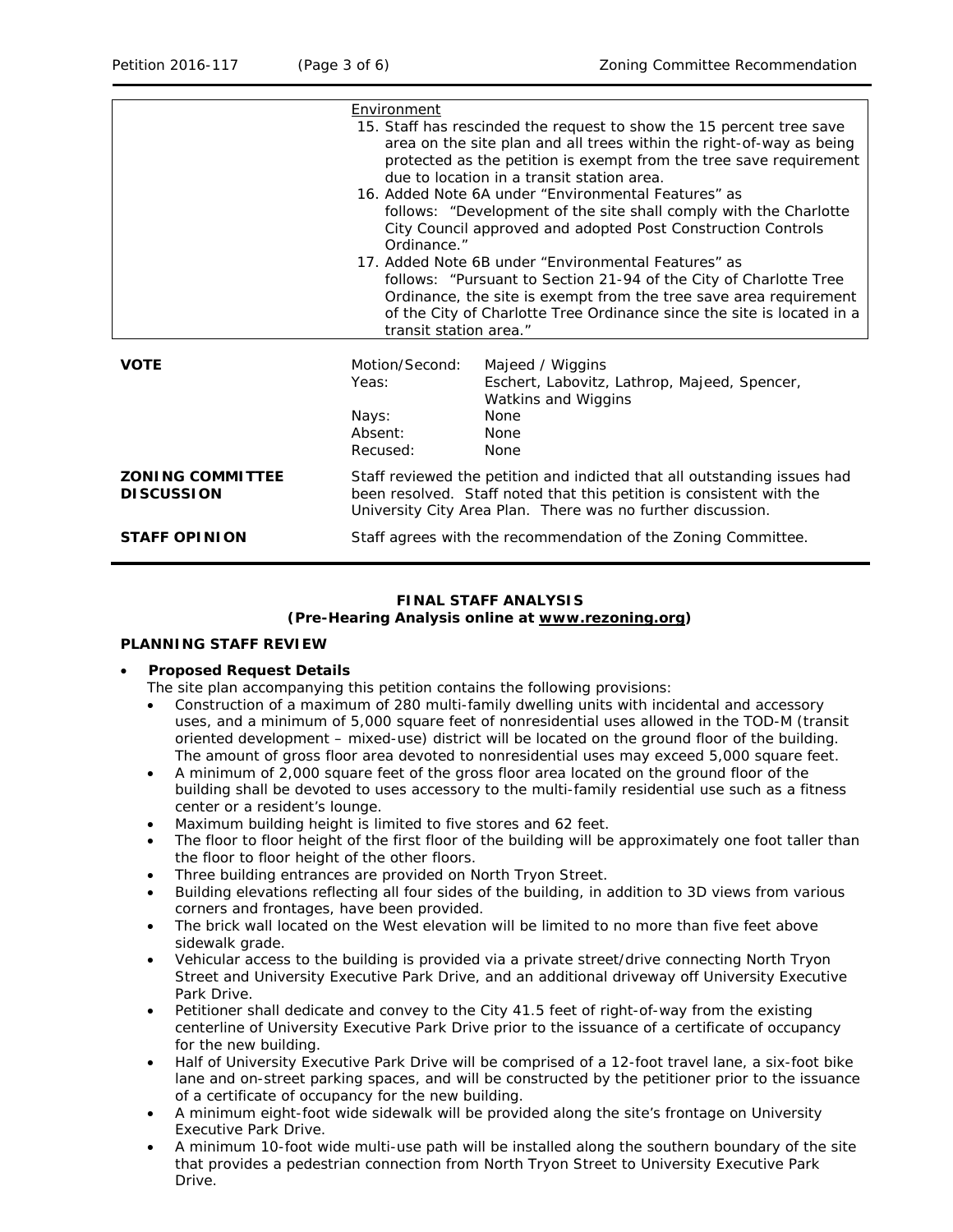- Provides a mid-block pedestrian connection to University Executive Park Drive from North Tryon Street, and provides direct connections to the sidewalk for ground floor units, where feasible, as recommended in the adopted area plan.
- A minimum 10-foot wide sidewalk will be provided along portions of the frontage on the northern boundary. Planters may be located within the 10-foot wide sidewalk.
- Urban open spaces identified on the site plan will contain landscaping and community space.
- Any planters must be located a minimum of eight feet from the building edge so as to establish a minimum eight-foot wide clear area
- Ground floor commercial spaces designated as Nonresidential A and Nonresidential B shall have a minimum floor to floor height of 14 feet and a minimum depth of 20 feet.
- Petitioner will work with the owner of the adjacent parcel of land designated as tax parcel 04721119A to permanently close the existing access drive into tax parcel 04721119A from the site, and to relocate such access drive so that it aligns with the northern entrance into the parking deck to be constructed on the site as generally depicted on the rezoning plan.
- If requested by CDOT, petitioner shall install through striping a pedestrian crossing across University Executive Park Drive in a location along the site's frontage on University Executive Park Drive. The exact location of the pedestrian crossing shall be determined during the permitting process. Petitioner shall install an accessible ramp on the site side of the pedestrian crossing that aligns with the pedestrian crossing. Petitioner's obligation to install a pedestrian crossing shall be subject to petitioner's ability to obtain all approvals and permits required to install the pedestrian crossing.
- Pursuant to Section 21-94 of the City of Charlotte Tree Ordinance, the site is exempt from the tree save area requirement of the City of Charlotte Tree Ordinance since the site is located in a transit station area.

### • **Public Plans and Policies**

- The *University City Area Plan* (2015) recommends transit oriented development for this site located in the McCullough Transit Station Area.
- The plan identifies this site as being within the core of the transit station area. The core of the transit station area should be the most intensely developed part of the transit station area. As redevelopment occurs, this area should continue to be developed primarily with office, hotel, civic and/or retail uses. Residential uses may be appropriate if developed as part of a mixed-use development with ground floor retail or other commercial uses.
- Design Policies:
	- Structured parking should be lined with active uses along the street or screened from view from streets and sidewalks
	- Within the core of the transit station area, buildings should be multi-storied and be placed at or near the back of the sidewalk. All surface parking should be located to the rear of the building and should not be visible from the sidewalk.
	- Development should create a cohesive corridor along North Tryon Street, but building and landscaping placement will depend on retaining wall construction, easements, and location of right of way.
	- Buildings should be designed to avoid the appearance of having a long, continuous building wall and to break up visual mass and bulk.
	- Both residential and nonresidential buildings should be designed to activate the public realm (i.e. sidewalks, streets, parks, plazas, greenways, trails, open space). Street level building activation will promote walking and cycling, thus enhancing the area's safety and security and contributing to better public health.
- Streetscape Policies:
	- The mobility policies in the *University City Area Plan* recommend upgrading University Executive Park Drive to an "Avenue" street classification. The adopted streetscape is a six-foot sidewalk, eight-foot planting strip, option to widen for recessed on-street parking, a six-foot bike lane, and one 11-foot travel lane in each direction. The setback is recommended as 24 feet for residential uses and 16 feet for nonresidential uses.
	- The adopted streetscape for North Tryon Street (within 1/4 mile of transit station), is an eight-foot sidewalk, eight-foot planting strip, five-foot bike lanes, and two eleven-foot travel lanes in each direction. The recommended setback is 40 feet measured from back of curb.
- Connectivity Policies:
	- An interconnected network of local streets should be developed, with typical block lengths of 400 feet to supplement the primary street network.
	- Mid-block pedestrian connections through/between sites to adjacent parcels and/or streets should be provided as redevelopment occurs. The intent is to provide an interconnected pedestrian network.
	- Open space such as plazas, courtyards, green space, and recreation areas should be incorporated into new development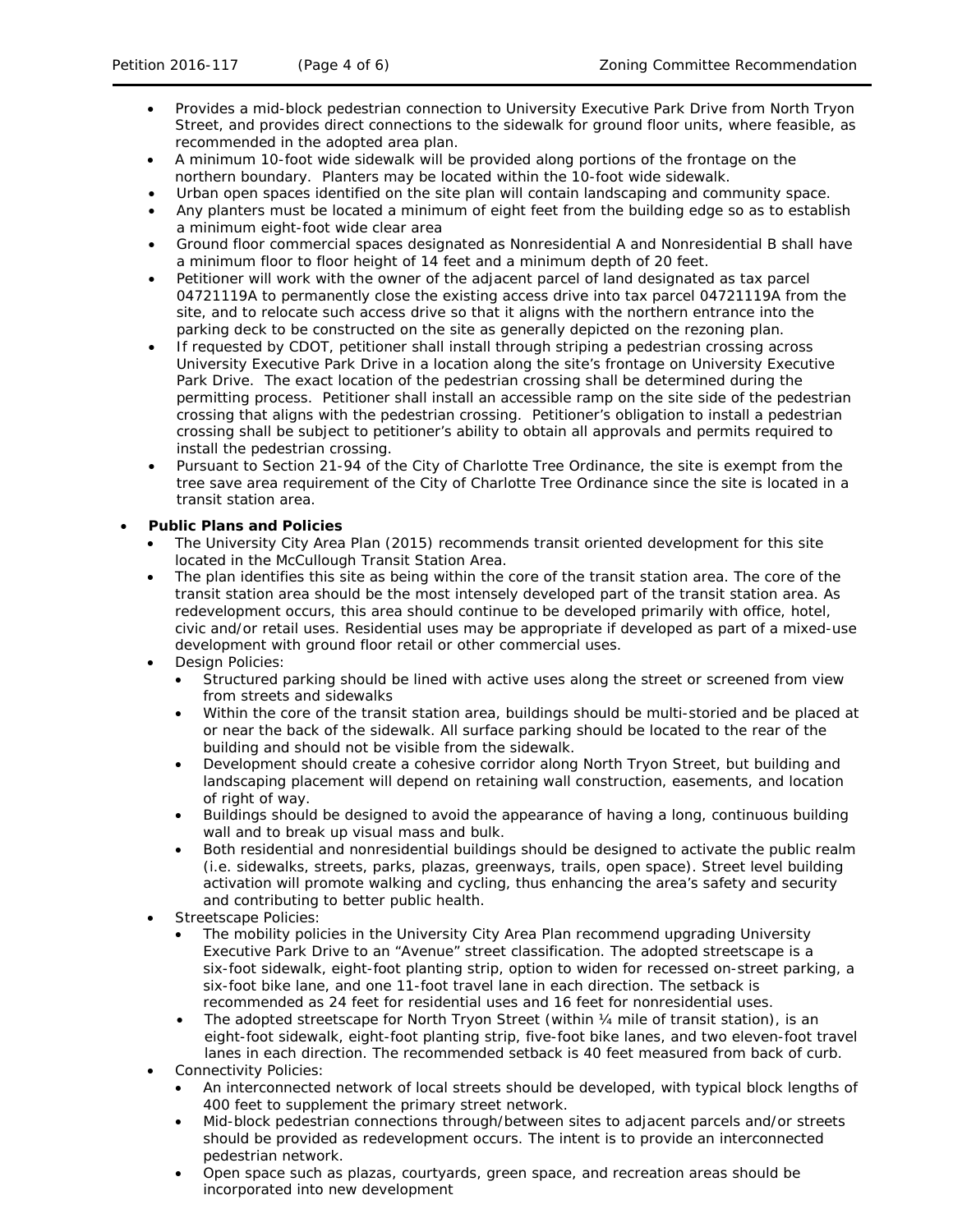### • **TRANSPORTATION CONSIDERATIONS**

• The site is adjacent to the McCullough LYNX Blue Line Transit Station and is bordered by a major thoroughfare and a private local street. The current site plan enhances the station area by providing new pedestrian connections and improved street connections at desired block lengths between the existing streets. Additionally, the current site plan commits to dedication of right-of-way and construction of the street cross section along the site's University Executive Park frontage that complies with the vision for this street to transition into the public street network.

## • **Vehicle Trip Generation:**

Current Zoning:

Existing Use: 715 trips per day (based on 44,800 square feet of office uses). Entitlement: 715 trips per day (based on 44,800 square feet of office uses). Proposed Zoning: 3,340 trips per day (based on 280 multi-family dwellings and 10,000 square feet of nonresidential uses).

**DEPARTMENT COMMENTS** (see full department reports online)

- **Charlotte Area Transit System:** No issues.
- **Charlotte Department of Neighborhood & Business Services:** Developer must comply with the City's Housing Policies if seeking public funding.
- **Charlotte Fire Department:** No issues.
- **Charlotte-Mecklenburg Schools:** The development allowed under the existing zoning would generate zero students, while the development allowed under the proposed zoning will produce 38 students. Therefore, the net change in the number of students generated from existing zoning to proposed zoning is 38 students.
	- The proposed development is projected to impact the school utilization (without mobile classroom units) as follows:
		- University Meadows Elementary utilization to increase from 120% to 124%;
		- James Martin Middle to remain at 87%; and
		- Vance High to increase from 116% to 117%.
- **Charlotte-Mecklenburg Storm Water Services:** The stormwater detention facilities on this site were recently relocated as part of the CATS Blue Line Extension Project. The relocated facilities were designed to meet standards effective at the time the site was originally developed and were not designed to comply with the City's Post Construction Stormwater Ordinance. The proposed redevelopment outlined in the rezoning plan will require compliance with the Post Construction Stormwater Ordinance and may require reconstruction of the existing stormwater management facilities on the site.
- **Charlotte Water:** Charlotte Water has water system availability for the rezoning boundary via an existing 12-inch water distribution main located along North Tryon Street. Sewer availability for the rezoning boundary is via an existing eight-inch gravity sewer main along University Executive Park Drive.
- **Engineering and Property Management:** No issues.
- **Mecklenburg County Land Use and Environmental Services Agency:** No comments received.
- **Mecklenburg County Parks and Recreation Department:** No issues.

#### **Attachments Online at [www.rezoning.org](http://www.rezoning.org/)**

- Application
- Pre-Hearing Staff Analysis
- Locator Map
- Site Plan
- Community Meeting Report
- Department Comments
	- Charlotte Area Transit System Review
	- Charlotte Department of Neighborhood & Business Services Review
	- Charlotte Fire Department Review
	- Charlotte-Mecklenburg Schools Review
	- Charlotte-Mecklenburg Storm Water Services Review